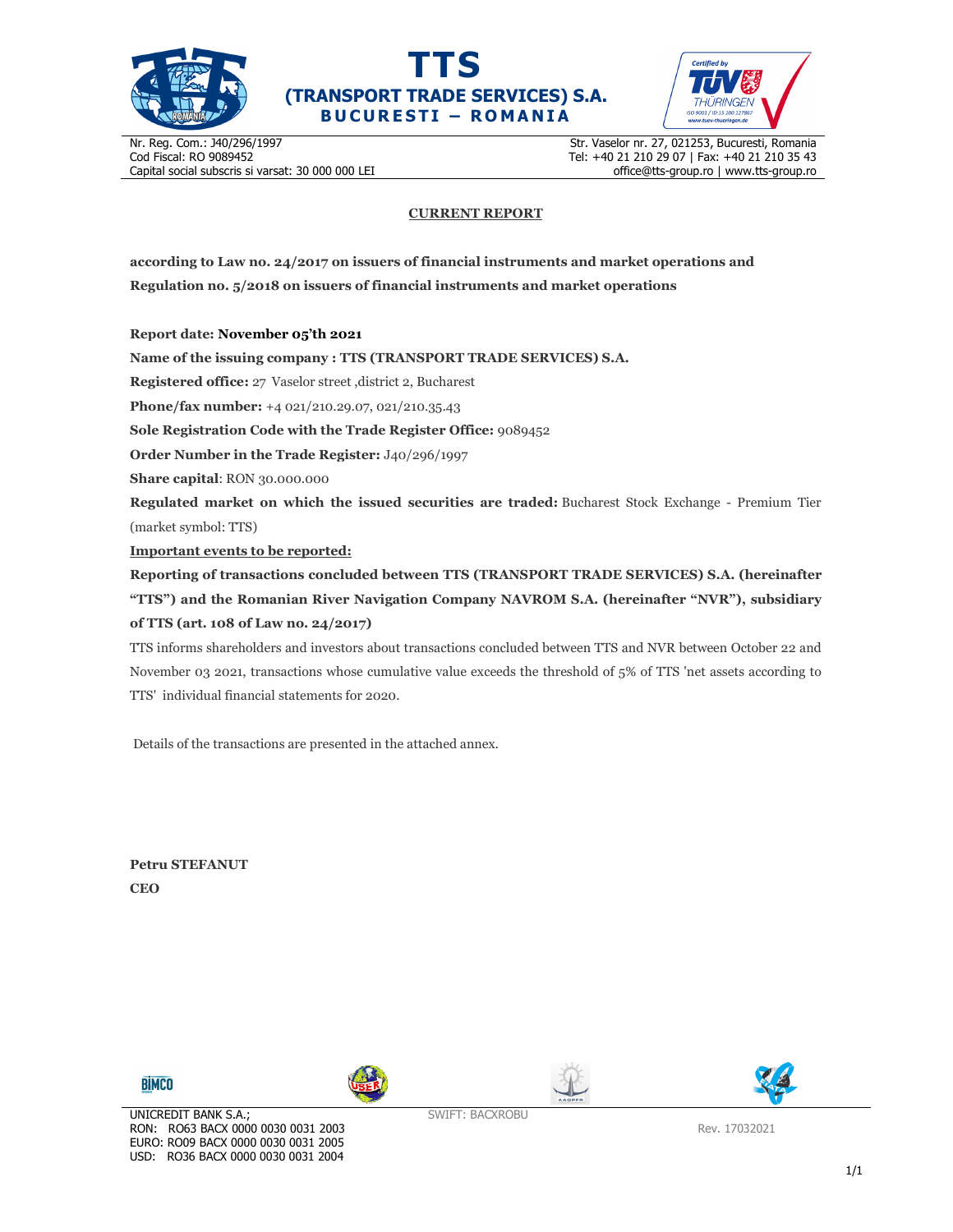





## Nr. Reg. Com.: J40/296/1997Cod Fiscal: RO 9089452 ANNEX 1 Capital social subscris si varsat: 30 000 000 LEI

Str. Vaselor nr. 27, 021253, Bucuresti, Romania Tel: +40 21 210 29 07 | Fax: +40 21 210 35 43 office@tts-group.ro | www.tts-group.ro

| Beneficiary                                                   | Contract ID       | Cumulated value<br>[RON]<br>Oct 22 - Nov 03<br>2021 | Contract<br>date | Expiration<br>date | Subject of<br>the<br>contract | Contract<br>type |    | Guarantees Terms and methods of payment                       | Penalties          |  |
|---------------------------------------------------------------|-------------------|-----------------------------------------------------|------------------|--------------------|-------------------------------|------------------|----|---------------------------------------------------------------|--------------------|--|
|                                                               | 1238/SM/M/A/18    | 750,116.35                                          | 1-Apr-18         | 1-Apr-23           |                               |                  | no | up to 45 days from invoicing with<br>payment by payment order | demmurage/dispatch |  |
|                                                               | 1242/SM/M/A/18    | 340,832.80                                          | $1-Apr-18$       | 31-Mar-23          |                               |                  |    |                                                               |                    |  |
|                                                               | 14/A/003/M/SM/215 | 1,094,661.92                                        | $1-Jun-13$       | 31-Dec-21          |                               |                  |    |                                                               |                    |  |
|                                                               | 15/A/051/M/MM/001 | 46,900.84                                           | $5 - Jan - 15$   | 31-Dec-21          |                               |                  |    |                                                               |                    |  |
|                                                               | 2034/MB/A/A/19    | 115,873.86                                          | 1-Jul-19         | 30-Jun-22          |                               |                  |    |                                                               |                    |  |
|                                                               | 2331/RB/M/A/20    | 43,232.89                                           | $1-Jan-20$       | 31-Dec-21          |                               |                  |    |                                                               |                    |  |
|                                                               | 2462/SM/M/A/20    | 27,959.44                                           | $1-Apr-20$       | 31-Mar-23          |                               |                  |    |                                                               |                    |  |
|                                                               | 2545/OA/C/A/20    | 58,953.59                                           | 15-May-20        | 31-Dec-21          |                               |                  |    |                                                               |                    |  |
|                                                               | 2603/AB/M/A/20    | 57,826.92                                           | 18-Mar-20        | 31-Dec-21          |                               |                  |    |                                                               |                    |  |
|                                                               | 2955/RB/M/A/21    | 23,153.07                                           | 20-Jan-21        | 31-Dec-21          |                               |                  |    |                                                               |                    |  |
|                                                               | 2957/MM/M/A/21    | 733,158.15                                          | 1-Jan-21         | 31-Mar-22          |                               |                  |    |                                                               |                    |  |
|                                                               | 2993/MM/M/A/21    | 60,332.92                                           | $4$ -Jan-21      | 31-Jan-22          | cargo transport               |                  |    |                                                               |                    |  |
| <b>TTS</b>                                                    | 3011/OA/C/A/21    | 1,155,645.11                                        | $1-Mar-21$       | 1-Mar-22           |                               | booking note     |    |                                                               |                    |  |
|                                                               | 3021/AS/C/A/21    | 846,140.47                                          | 1-Apr-21         | 31-Mar-22          |                               |                  |    |                                                               |                    |  |
|                                                               | 3094/MV/M/A/21    | 170,221.28                                          | 13-Apr-21        | 13-May-22          |                               |                  |    |                                                               |                    |  |
|                                                               | 3154/SM/M/A/21    | 123,071.35                                          | $1-Jun-21$       | 31-Dec-21          |                               |                  |    |                                                               |                    |  |
|                                                               | 3156/SM/M/A/21    | 161,224.20                                          | 1-Jun-21         | 31-Dec-21          |                               |                  |    |                                                               |                    |  |
|                                                               | 3165/AR/A/A/21    | 1,644,557.46                                        | 15-Jun-21        | 30-May-22          |                               |                  |    |                                                               |                    |  |
|                                                               | 3197/OA/C/A/21    | 38,432.10                                           | 21-Jun-21        | $6-Nov-21$         |                               |                  |    |                                                               |                    |  |
|                                                               | 3215/AS/A/A/21    | 486,067.16                                          | 15-Jun-21        | 31-Dec-21          |                               |                  |    |                                                               |                    |  |
|                                                               | 3282/AS/A/A/21    | 57,055.90                                           | 1-Jun-21         | $1-Jan-22$         |                               |                  |    |                                                               |                    |  |
|                                                               | 3323/AS/C/A/21    | 104,029.17                                          | 9-Aug-21         | 31-Dec-21          |                               |                  |    |                                                               |                    |  |
|                                                               | 3324/AR/A/A/21    | 220,164.64                                          | 7-Jul-21         | 31-Dec-21          |                               |                  |    |                                                               |                    |  |
|                                                               | 3332/AB/M/A/21    | 137,515.95                                          | 13-Aug-21        | 15-Nov-21          |                               |                  |    |                                                               |                    |  |
|                                                               | 3402/AB/M/A/21    | 175,541.18                                          | 27-Sep-21        | 31-Oct-21          |                               |                  |    |                                                               |                    |  |
|                                                               | 3405/MM/M/A/21    | 32,507.44                                           | 26-Aug-21        | 31-Dec-21          |                               |                  |    |                                                               |                    |  |
|                                                               | 3408/OA/C/A/21    | 151,857.19                                          | 13-Sep-21        | 30-Apr-22          |                               |                  |    |                                                               |                    |  |
|                                                               | 3425/DT/M/A/21    | 18,190.32                                           | 11-Nov-21        | 30-Nov-21          |                               |                  |    |                                                               |                    |  |
| Total value executed in the reported period: RON 8,875,223.67 |                   |                                                     |                  |                    |                               |                  |    |                                                               |                    |  |
| NVR claims on TTS: 4,415,740.97 RON                           |                   |                                                     |                  |                    |                               |                  |    |                                                               |                    |  |

**BİMCO** 







UNICREDIT BANK S.A.; RON: RO63 BACX 0000 0030 0031 2003 EURO: RO09 BACX 0000 0030 0031 2005 USD: RO36 BACX 0000 0030 0031 2004

SWIFT: BACXROBU